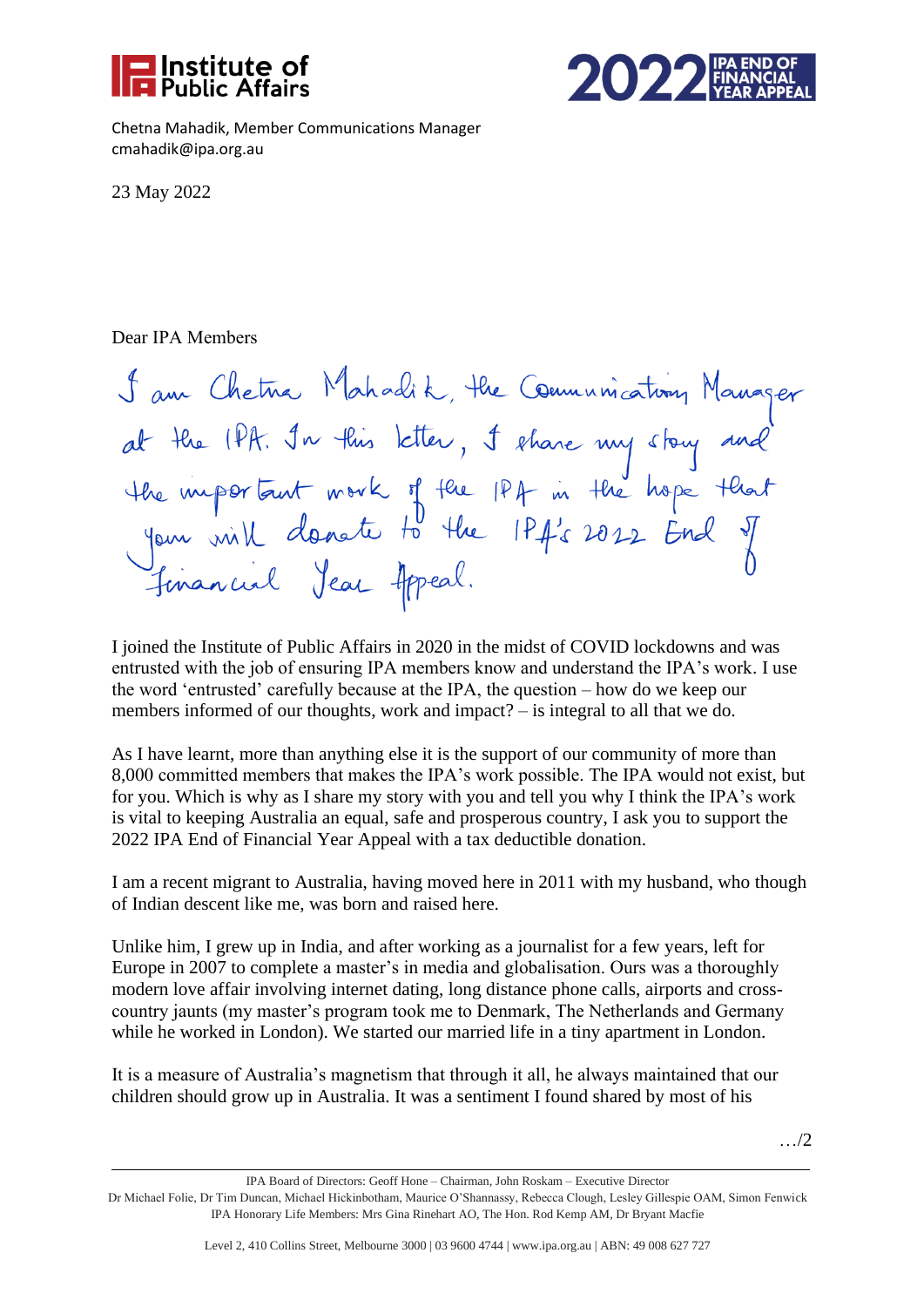Australian friends, who while happy to enjoy the adventures of Europe – the West End musicals, the grand buildings and museums, adventures on autobahn – knew in their hearts that their children would grow up happier back in Australia.

Not many could articulate why. Whatever it was, it was deeply rooted in the sense of security and in their memories of an almost idyllic life back home – the burning Australian sun, the vast bushlands, relaxed weekends spent on the beach or playing cricket and footy, and a land bountiful enough to give a good life to anyone willing to work, whatever their background.

The words my husband and his myriad Australian friends were looking for but couldn't find were 'the Australian way of life'.

So it is thanks to the power of the Australian way of life that I find myself in Melbourne today, where I am raising my two children along with my husband.

Life is still good – our children are growing replete with that cherished sun, beach and bush – but my husband and I can't beat this sense of unease that they lack the same sense of security and promise for the future that Australians just a few generations ago took for granted.

It is a feeling shared by many of our friends, who though from diverse ethnic and work backgrounds, have one thing in common: they are all either raising a family in Australia or hope to. So they have a stake in Australia's future that their children will inherit.

Exploring this sense of unease set me off on a journey that found me first becoming an IPA member, and eventually joining the IPA – this independent, non-aligned not-for-profit research organisation entirely funded by your membership and donations – as a staff member.

It was IPA research that first crystallised for me what this unease was, and where it originated from. Something insidious is indeed taking over Australia, forcing a cultural, economic (and oddly enough) scientific wedge between Australians, and forcing us down a path of selfdestruction in the name of building a better, more 'moral' society.

Today, I want to share with you what some of those insidious forces are and how the IPA is the only Australian organisation willing and capable of confronting and defeating them through its detailed research and by ensuring that the people who matter – mainstream Australians – are armed with the right knowledge.

Let me start with what we are teaching our children in schools and universities, because our children are Australia's future. The values we teach them in schools and universities will become the prevailing values of Australian life in times to come.

As important research by Dr Bella d'Abrera, Director of the Foundations of Western Civilisation Program at the IPA, has repeatedly shown – pernicious identity politics and critical race theory are taking over our school and university curricula.

According to these ideologies, we should place each person on a supposed hierarchy of power based on their permanent identities of race and gender and teach our children to judge each other on where they stand in that hierarchy, or worse, where their ancestors stood on it.

It teaches them that this game of 'privilege spotting' trumps individual actions, beliefs, values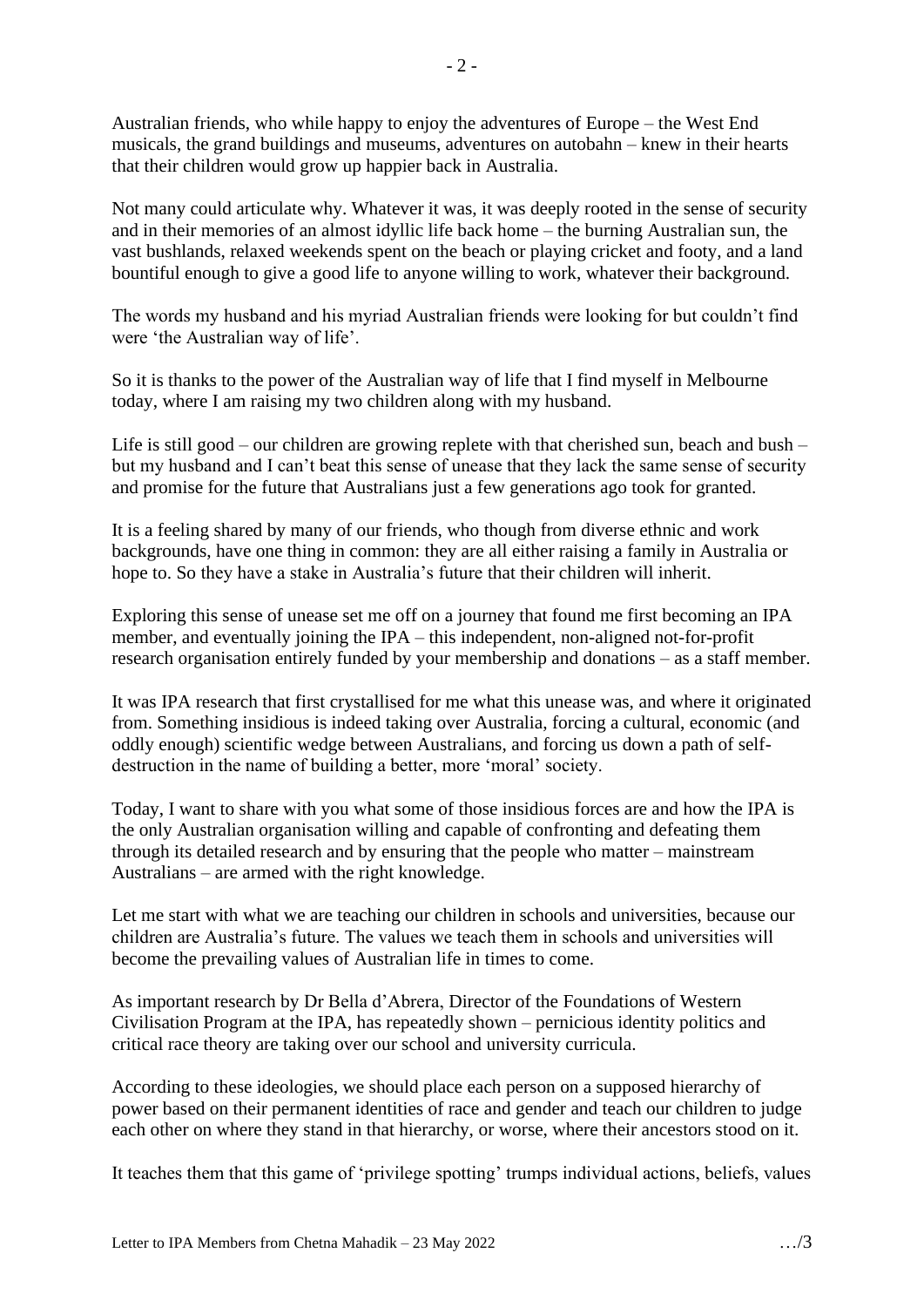and life stories, when it comes to judging a person's worth in society. It is a hierarchy in

which being white, Christian or male means hating yourself and the history and heritage on which your prosperity is based. Instead of growing up confident in the sense of your goodness, you are instead being requisitioned to the hell of never-ending ancestral guilt.

In a way, as a person of Hindu background and Indian descent, I can turn my back on the problem and say, nothing to see here. Perhaps I could go a step further and try and reap the benefits of such thinking and demand preferential treatment for my children by claiming historical trauma.

Only it would be a lie. The Australia my husband grew up in and certainly the country and society to which I have migrated is as just and fair as societies get. Of the seven countries I have had the privilege to live in, Australia is one of the most welcoming and least discriminating – and that includes Zambia, where I was born and spent my early childhood.

Is there discrimination? Sure – I have had my odd unpleasant 'go back to your country' encounters. But when judging a country as racist or not, I must juxtapose those encounters with the very real and material opportunities, friendships and respect I have found here as well. It is only in the reckoning of the two that we can truly judge whether racism and bigotry are so inherent to Australians that minorities need special protections to live a fulfilled life in this country.

I certainly don't see an Australia where immigrants are not allowed to flourish. My husband's parents migrated to Australia from India soon after the 'White Australia' policy was abandoned in the 1970s, and went on to build strong professional careers, buy a house in a leafy Melbourne suburb and provide an excellent education to their children which saw their son become an aerospace engineer and daughter a dentist.

Whatever discrimination they faced, it was not material enough to stop them from building a rich and prosperous life for themselves and their children.

One could say that their experience has been unique, only the facts belie that claim. Australia has absorbed waves upon waves of immigrants from around the world, and most communities have found a safe and happy home in Australia.

This is not what happens in inherently and institutionally racist and bigoted countries, as Australia is labelled by so many of our teachers and academics. Racist and bigoted countries are not attractive destinations for people of colour, and yet people from around the world clamour to migrate to Australia and certainly those already here are in no hurry to go back to their countries of origin.

Which brings me back to why I detest our schools and universities teaching my children to be suspicious of their white classmates, to judge and box their friends and community members not on their own interpersonal interactions with them but on the colour of their skin.

Because to do so would be racist, and I don't want my children to grow up racist. It will do their moral character no good.

But more than that it will fracture Australia into a thousand tribes, each desperately digging onto its past for historical wrongs upon which to base their victimhood and claim moral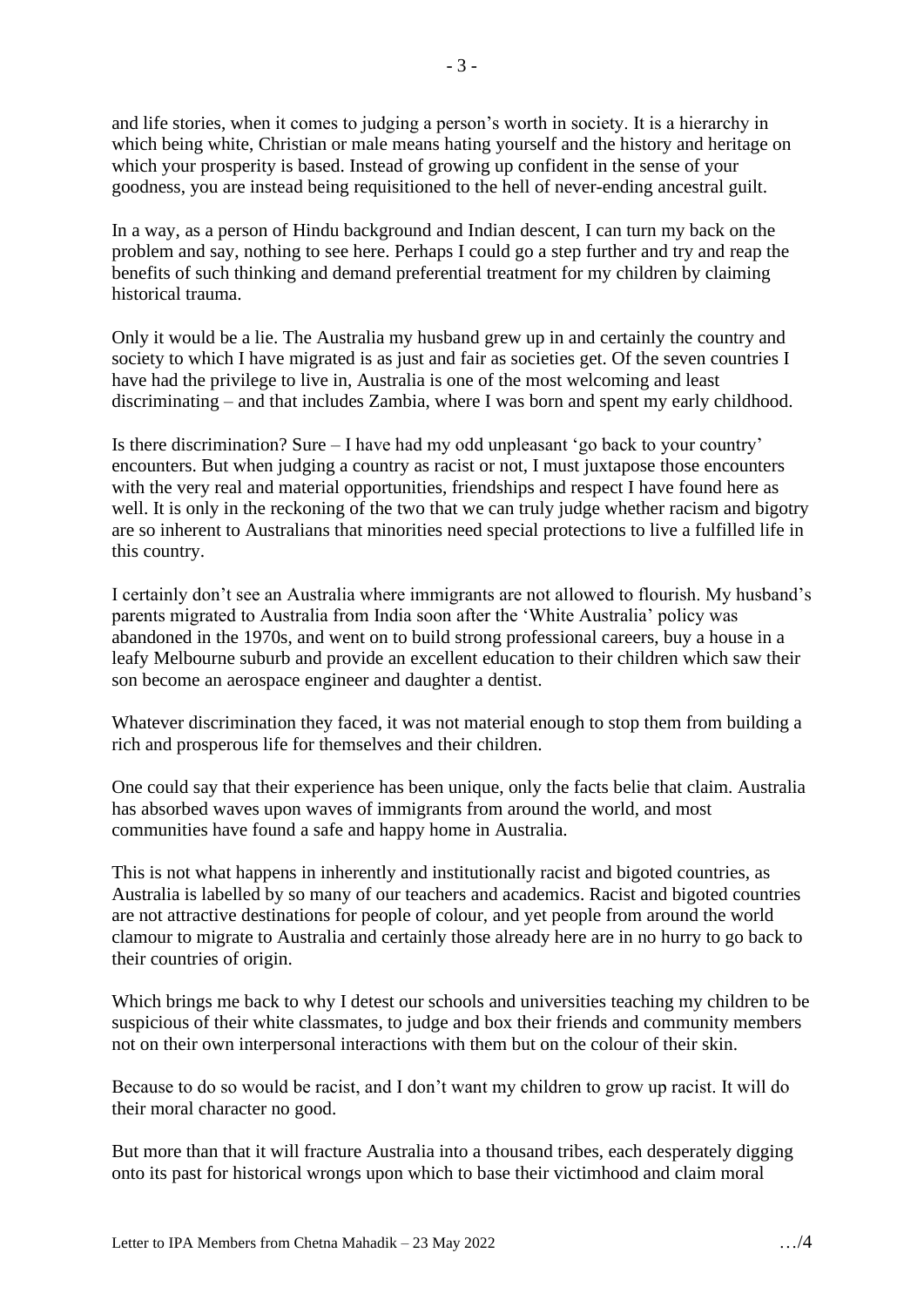superiority, and then inevitably demand preferential treatment. That is not how strong, united and prosperous countries are formed.

Which is why the IPA's research into the National Curriculum, headed by Dr Bella d'Abrera is so critical.

Most other organisations are happy with band-aid solutions to the curriculum problem – a bit more phonics, a mention of Western Civilisation here and Christianity there – as we have seen with the year-long new National Curriculum saga. It is only the IPA that is forthrightly demanding a complete overhaul of the curriculum to rid it of the highly divisive identity politics and critical race theory.

Luckily, we have just the people on our side to win this battle: parents.

Thanks to the lockdown-enforced remote schooling, many parents have woken up to how their children are being indoctrinated at schools and they are not happy about it.

In the US, American parents have taken up the fight against critical race theory and identity politics in the school curriculum – the gubernatorial election in Virginia was a case in point, where fed up parents voted for a governor who promised the removal of critical race theory from schools.

A similar rebellion is brewing in Australia, if the many letters and emails we receive at the IPA are any indication.

It is to harness this spirit that the IPA has launched the Class Action program – led by Bella and Kristen Calandra, a former secondary school teacher. Class Action is a research program which communicates and engages with parents and teachers about the school curriculum and provides them with the resources which will give Australian children a real understanding of their country and the history of Western Civilisation.

As a concerned parent myself of two young children in primary school, I look forward to participating in the Class Action program and gaining the tools I need to reclaim back my children's education.

Another conversation that I have with my children that has me shaking my head in frustration is climate alarmism. I should be honest here. Until a few years ago, I believed the popular narrative on climate change that dominates our airwaves – global temperatures are rising leading to climate change and it is all being caused by human activity.

Given my little scientific training, it was an easy trap to fall into.

I first seriously started questioning the narrative when Dr Peter Ridd was sacked by his employer, James Cook University, for questioning the research coming out of the university on the impact of climate change on the Great Barrier Reef.

I am not a scientist, but when someone is so brutally punished for questioning the official line, it smacks of fear – fear of exposure. If the university's research and pronouncements were so accurate, it would have been a simple process of debating Dr Ridd publicly and proving his statements wrong. But that is precisely what James Cook University never did. It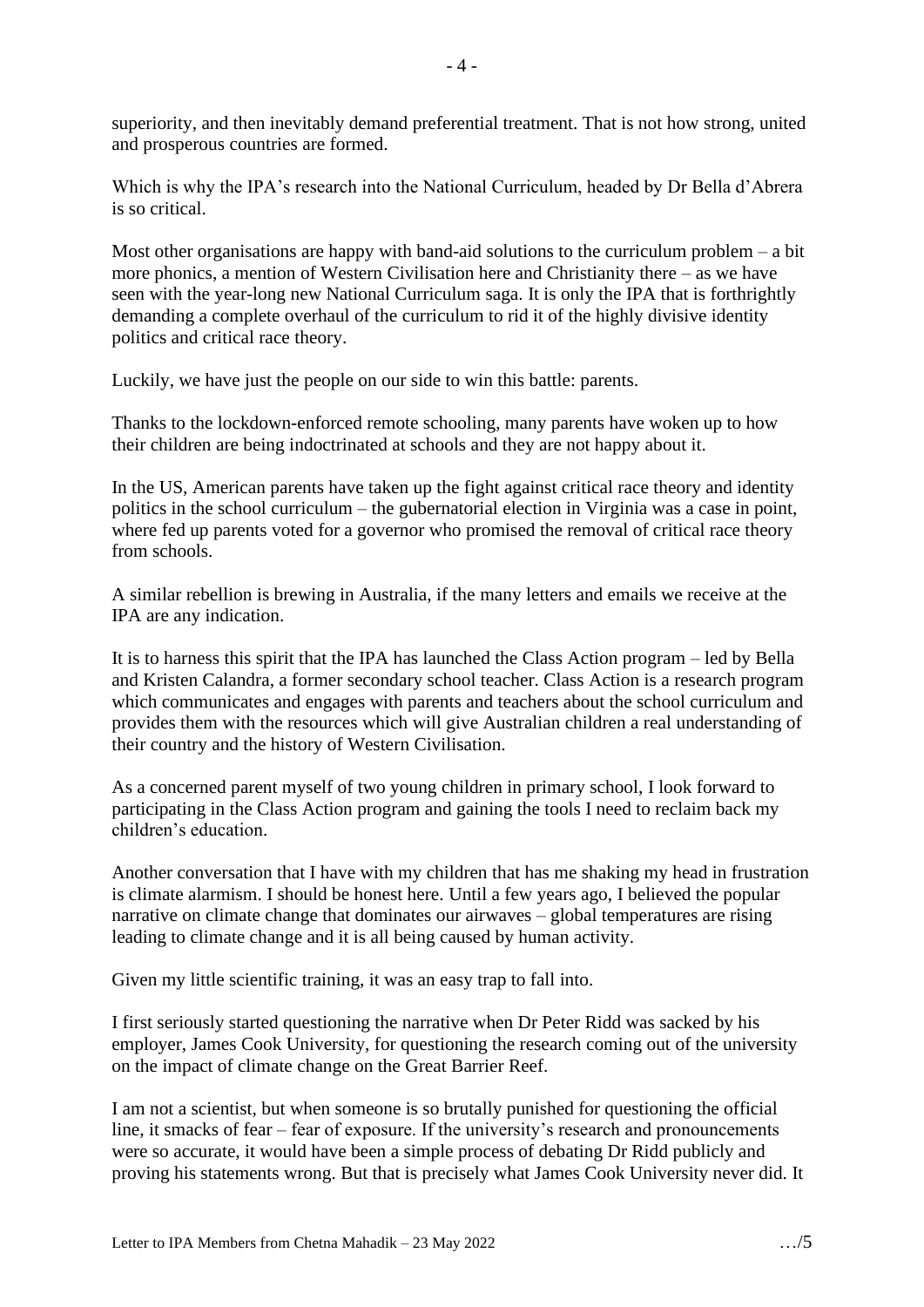never responded to Dr Ridd's accusations of junk science – not before sacking him, not after sacking him, not through its long court battle, and not since.

Dr Ridd may have lost his legal case on a technicality but he won out in the court of public opinion. Where the courts saw an employer-employee conflict, people saw a governmentfunded university avoiding debate on its claims of climate change at all costs.

The more I dug, the more aware I became of corruption of our scientific institutions. In fact, the debate on the Great Barrier Reef encapsulates everything that is wrong with the climate science debate – in fact, the entire environmental movement.

Claims are made by activists that a cherished place of natural beauty is in danger because of climate change. To appease the activists (or shut them up), the government allots huge amounts of funding to study the phenomenon. And before long the 'research' has become a cash cow for institutions who build huge bureaucracies on the back of it. Now, the institutions need a perpetual narrative of climate change in order to exist – and anyone who questions it must be silenced.

That is what happened to Dr Peter Ridd, he became inconvenient to the university.

When Dr Peter Ridd spoke out, it wasn't just because he was upset about the corruption of science, it was also because he saw and empathised with the very real impact that 'junk science' was having on the livelihoods of farmers, fishermen and other everyday Queenslanders who depend on the Great Barrier Reef.

It is precisely his empathy for mainstream Australians caught out as collateral damage in climate wars that makes him such a great addition to the IPA, which he joined as an IPA Adjunct Fellow last year. He is leading the Project for Real Science at the IPA with the aim of rebuilding integrity in scientific research in Australia, with a special focus on the Great Barrier Reef.

The recent fact-finding expedition by Dr Peter Ridd and IPA Senior Fellow Dr Jennifer Marohasy to investigate claims of another mass coral bleaching event at John Brewer Reef (part of the Great Barrier Reef) was exactly the kind of science that Australia needs.

It was in March that the Australian Institute of Marine Science (AIMS) announced another mass coral bleaching event at the reef, and the faithful media reported it with glee.

But here are two scientific approaches taken to determine the extent of bleaching.

AIMS conducted aerial surveys from the distant safety of a helicopter and declared the reef is facing mass bleaching.

Peter and Jennifer sailed 80km off the coast of Townsville to the very epicentre of the claimed bleaching – John Brewer Reef – and dove down to the reef crest to examine the state of the corals and returned with photographic and video evidence of the 'coral wonderland' they found, to borrow Jennifer's words.

I don't have to be a scientist – or require any scientific training – to know which scientific approach to trust, nor do you. To borrow words from Scott Hargreaves, who will take over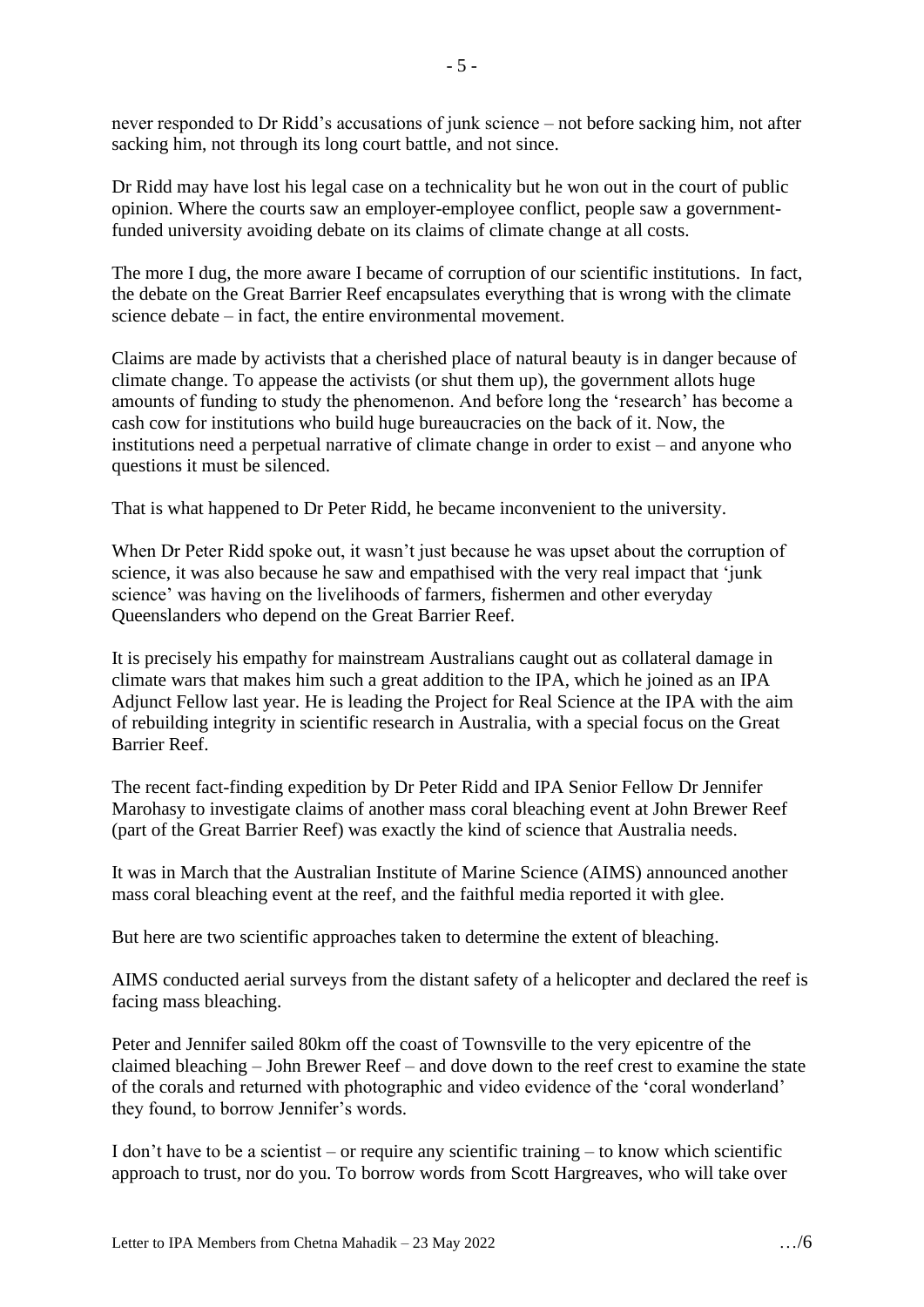from John Roskam as IPA Executive Director this July, their work represents transparency and diligence in the best traditions of real science.

And real science is what Australia needs if we are to get to the truth of a myriad scientific questions: Are global temperatures rising? How are we calculating these rising temperatures? How do we decide which extreme weather events are 'unprecendented' and which are cyclical? How far back in history do we go in order to determine that? What role are bad policies playing in the exacerbation of the impact of weather events?

In response to each of the questions I raise, the IPA has supported scientific research which show the answers are complicated, if not completely contrary to 'the planet is doomed' slogan that is terrifying children and adults alike.

But getting the answers to these questions right is critical because they will dictate public policy that will impact us all.

Let us take the 'net zero by 2050' emissions policy, for example, that Scott Morrison has committed Australia to.

The policy is based on the acceptance that life on Earth is under peril, and no cost we pay to save it is too much. So we *must* put 653,600 existing jobs (and a further 478,000 future jobs) at risk, we *must* cancel all coal, gas and oil projects in the pipeline, as The Greens are demanding as the price for net zero.

But mines, power plants and jobs are not just numbers. They are the means through which successful lives, families and communities are built. Work gives dignity and stability to life. When a mine or a power plant shuts down, the loss echoes through the streets, shops and houses across the whole region that directly or indirectly depend on it.

As family breakdown, bankruptcies, suicides, crime, addiction and intergenerational poverty take over, the community's once-prosperous way of life is washed away. Australia's heartland will be the ground zero of net zero.

And for what? Even if the answer to the questions 'are rising temperatures man-made?' and 'are they leading to climate change?' are yes and yes, how does the 'net zero by 2050' emissions policy lead to any meaningful cooling of the planet when two of the world's most populous and fastest growing economies – China and India – have not committed themselves to any sacrifices.

One-third of the world's population today lives in India and China, and their emissions continue to grow. China emits as much carbon dioxide into the atmosphere in 16 days as Australia does in a year. To add insult to injury, China is emitting this  $CO<sub>2</sub>$  to manufacture the solar panels that we will be asked to install on our roofs to live a life of intermittent, expensive and unreliable power in a community rife with joblessness.

I don't want to ask Chinese and Indian children to give up their dreams of a better life in pursuit of net zero, but I don't want to ask children in the towns of Queensland – which stands to lose the most from this policy – either. That our elites coming together in Davos or Scotland think that it is their decision to make, speaks of their 'God complex'. Again, it is only the IPA that is calling out the hypocrisy of this and every other mad public policy that is